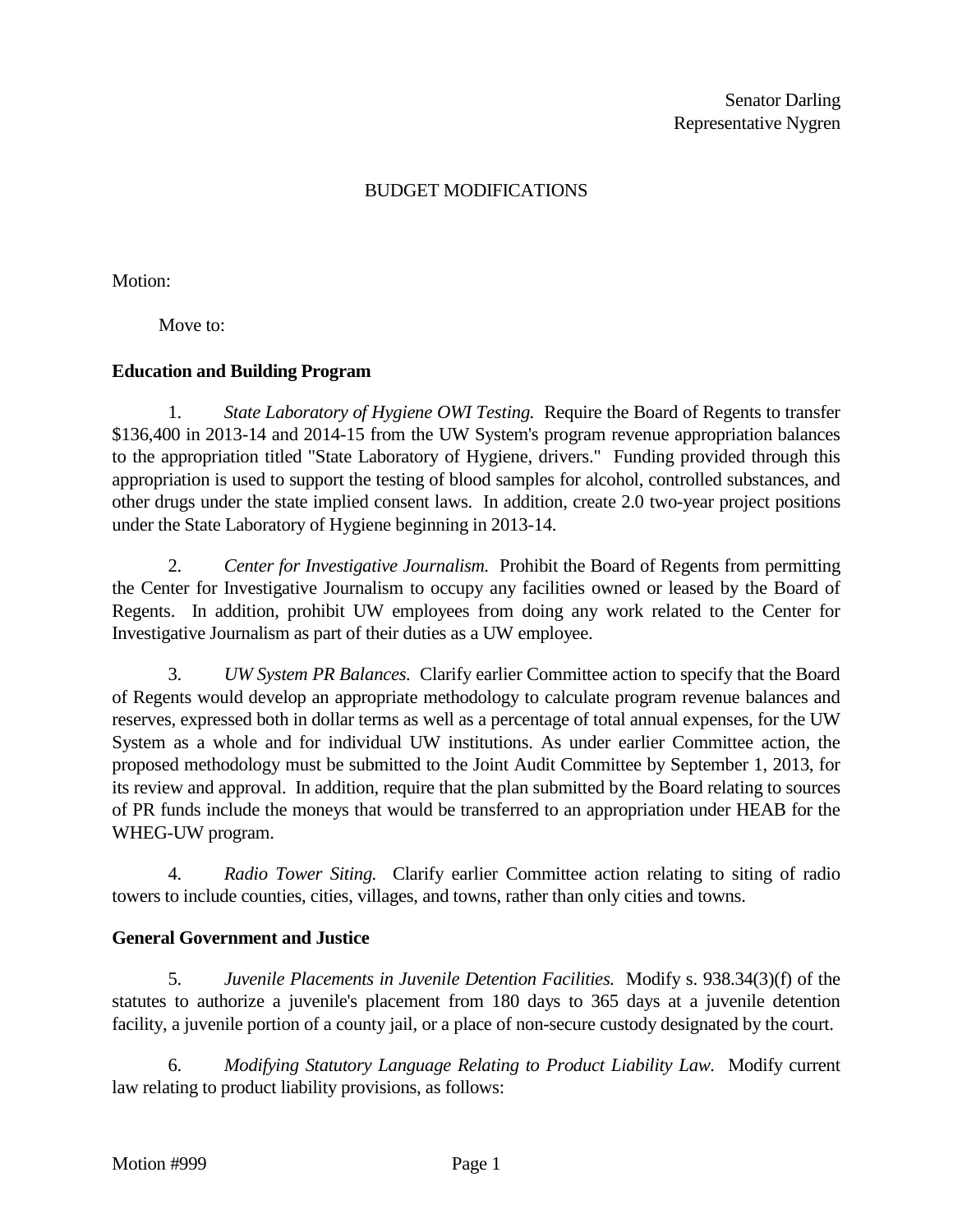a. Create a "Legislative Findings and Intent" section which states: "The legislature finds that it is in the public interest to clarify product liability law, generally, and the application of the risk contribution theory of liability first announced by the Wisconsin Supreme Court in *Collins v. Eli Lilly Company*, 116 Wis. 2d 166 (1984), specifically, in order to return tort law to its historical, common law roots. This return both protects the rights of citizens to pursue legitimate and timely claims of injury resulting from defective products, and assures that businesses may conduct activities in this state without fear of being sued for indefinite claims of harm from products which businesses may never have manufactured, distributed, sold, or promoted, or which were made and sold decades ago. The legislature finds that the application of risk contribution to former white lead carbonate manufactures in *Thomas v. Mallet,* 285 Wis. 2d 236 (2005), was an improperly expansive application of risk contribution theory of liability announced in Collins, and that application raised substantial questions of deprivation of due process, equal protection, and right to jury trial under the federal and Wisconsin constitutions. The legislature finds that this section protects the right to a remedy found in article I, section 9, of the Wisconsin Constitution, by preserving the narrow and limited application of the risk contribution theory of liability announced in *Collins*."

b. Modify the "Applicability" section to specify that the provision applies to all actions "whenever filed or accrued."

c. Specify that the new sections first apply to actions or special proceedings pending on or commenced after the effective date of the section.

7. *DNA Collection at Arrest.* Provide that biological samples collected from adults and juveniles arrested for a felony could not be analyzed or forwarded to DOJ by the collecting law enforcement agency: (a) unless the arrest was made pursuant to a warrant; (b) until a judicial finding of probable cause that the adult or juvenile committed a felony or what would be a felony if committed by an adult; (c) unless the adult failed to appear at the initial appearance or preliminary examination or waived the preliminary examination; or (d) unless the juvenile failed to appear for juvenile delinquency proceedings. Require the courts to notify relevant collecting law enforcement agencies whenever (b), (c), or (d) occurs in an individual case. Require a collecting law enforcement agency to destroy an individual's biological sample if the sample has not been forwarded to DOJ under the conditions specified above within one year after collection.

8. *Pay Progression for Attorneys.* Delete Motion #344 related to pay progression for assistant district attorneys, assistant state public defenders and assistant state attorney generals. Adopt the provisions related to pay progression as introduced in AB 40. In addition, move to extend pay progression to deputy district attorneys. Provide the following additional amounts for pay progression: (a) \$397,900 GPR in 2013-14, and \$2,383,000 GPR in 2014-15, to the District Attorney function; and (b) \$313,600 GPR in 2013-14, and \$620,500 GPR in 2014-15, to the Office of the State Public Defender.

9. *County Crime Prevention Funding Boards.* Move to amend Motion #421 which would create county crime prevention funding boards and a crime prevention funding board surcharge to provide that: (a) the presiding judge of the circuit court, or his or her designee, be deleted as a member of any county crime prevention funding board; and (b) the crime prevention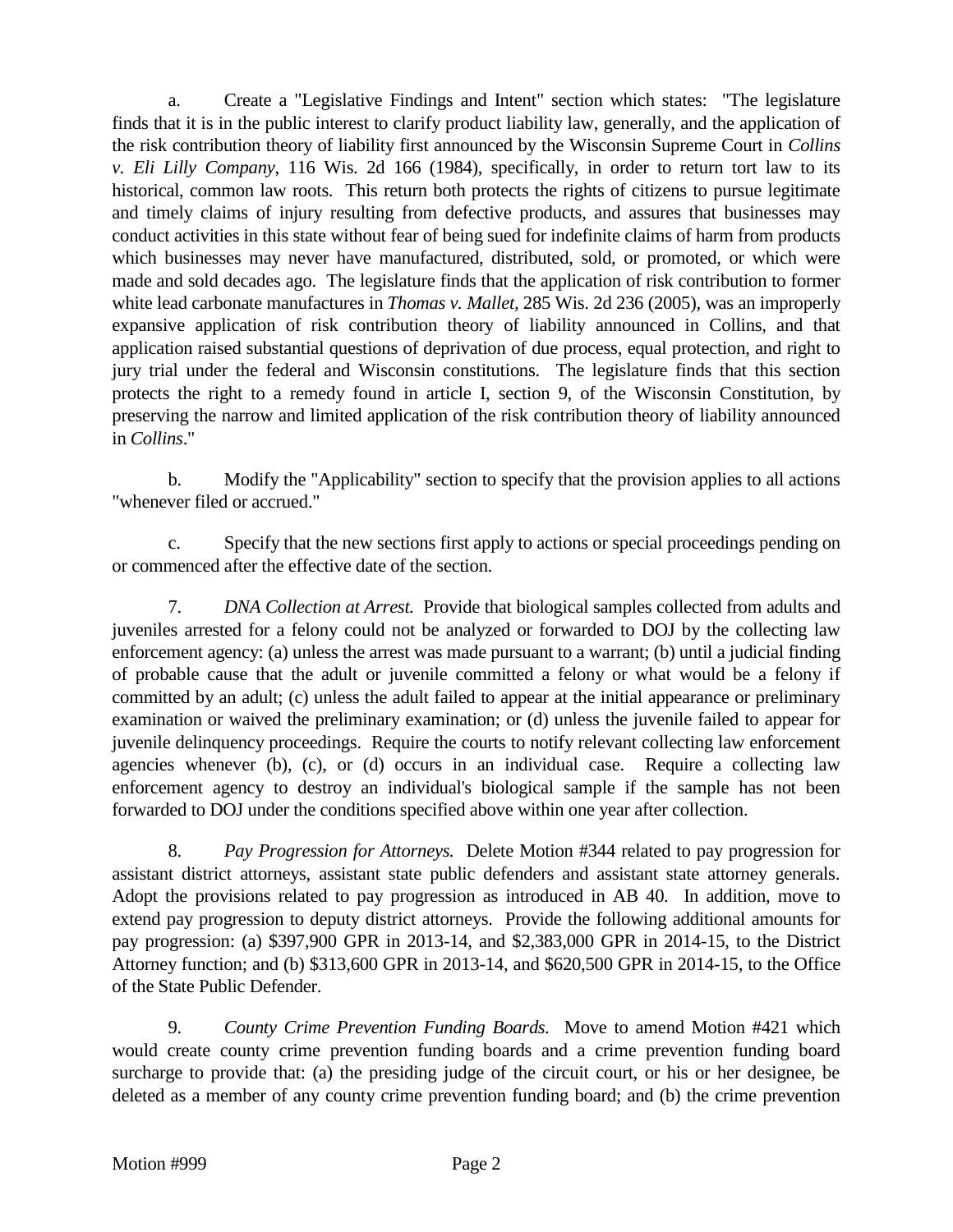funding board surcharge be assessed only after an offender pays the global positioning system tracking surcharge in full.

10. *OpenBook Requirement for Municipalities Revision.* Modify Motion #236 related to local expenditure reporting (OpenBook) to make reporting requirements effective September 1, 2016, rather than July 1, 2015.

11. *Register of Deeds Fees and Statewide Digital Parcel Map Modifications.* Modify Motion #249 associated with required access to land records to specify that all counties must post to the Internet the following property tax assessment data provided to the county by municipalities: (a) the assessed values of land; (b) the assessed values of improvements; (c) the total assessed values; (d) the class of property as specified under s. 70.32(2)(a) and the estimated fair market value; and (e) the total property tax.

12. *Rehired Annuitants: Substitute Motion on Previous Action*. Delete the provisions adopted under Motion #352 and Motion #510. Instead adopt Alternative 2 in LFB Paper #259. In addition, provide that, if a participant receiving a retirement annuity, or a disability annuitant who has attained his or her normal retirement date, enters into a contract to provide employee services with a participating employer and he or she is expected to work at least two-thirds of what is considered full-time employment by the Department of Employee Trust Funds, as determined by rule, the participant's annuity must be terminated and no annuity payment may be payable until after the participant no longer provides employee services under the contract. [The provision adopts the Governor's 75-day break-in-service requirement and two-thirds standard, applies the two-thirds standard to contracts, and adopts the ETF process for administering the accounts of rehired annuitants.]

13. *2013-15 Executive Branch Agency Position Reductions.* Require the Secretary of DOA, during the 2013-15 biennium, to delete a total of 450 positions from executive branch agencies. Require the Secretary of DOA to submit a report to the Joint Committee on Finance by January 1, 2015, that identifies the deleted positions by appropriation, by agency.

## **Health Services, Insurance and Professional Regulation**

14. *Bail Bond Agents, Bail Bond Agencies, and Bail Recovery Agents in Dane, Kenosha, Milwaukee, Racine and Waukesha Counties.* Establish credentialing requirements in the Department of Safety and Professional Services (DSPS) for bail bond agents, bail bond agencies, and bail recovery agents, as described below. Allow a licensed bail bond agent or bail bond agency to act as a surety under current law provisions related to bail and other conditions of release. Allow a licensed bail bond agent or a licensed bail bond agency to be compensated at a rate of 10 percent of the amount of the bail bond set.

Specify that a licensed agent or licensed agency may only be compensated to act as a surety for a bail bond in an action brought in Dane, Kenosha, Milwaukee, Racine, or Waukesha Counties. Specify that five years after the effective date of the bill, this limitation on the area where agents or agencies may be compensated no longer applies (effectively implementing this policy statewide).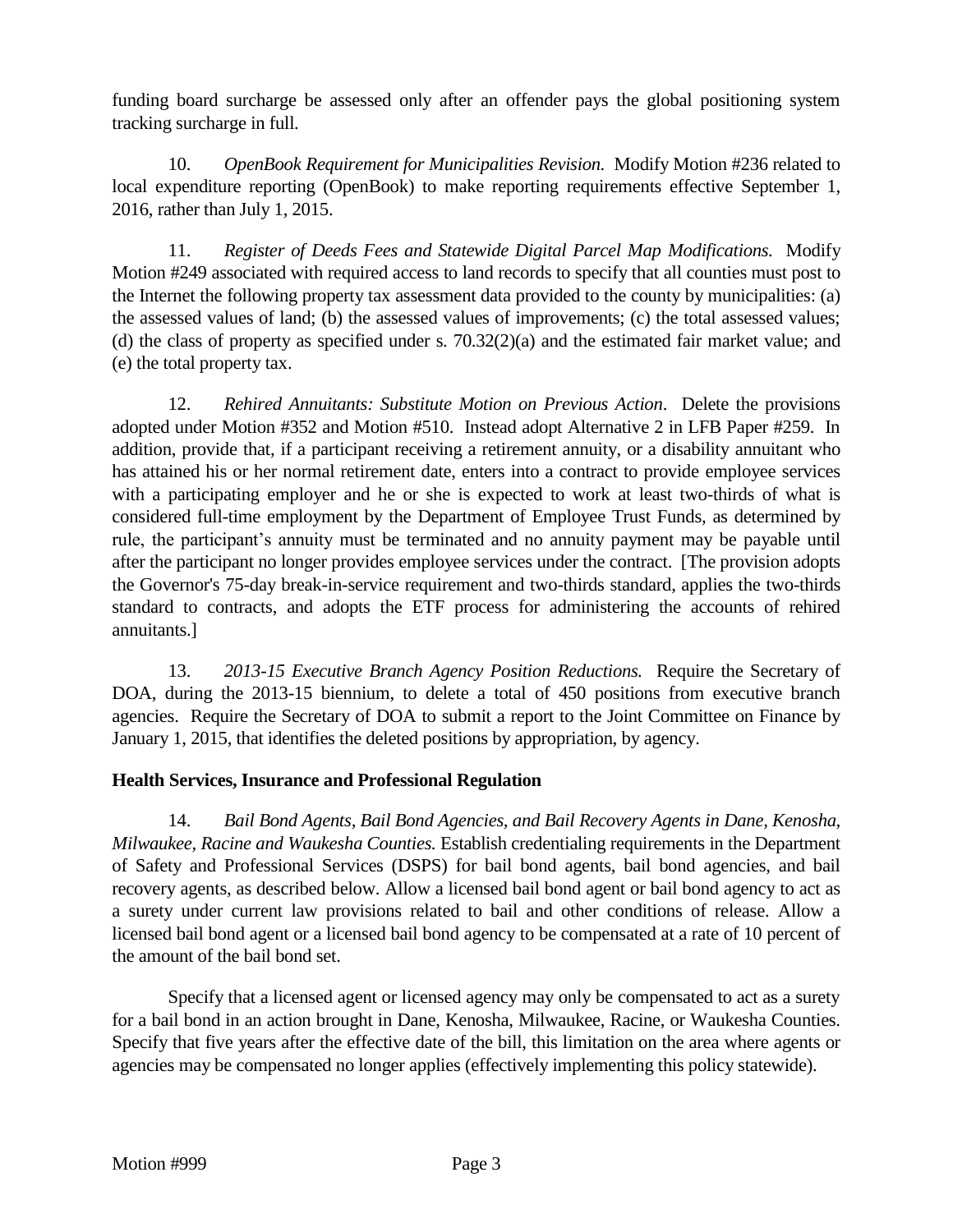Require a surety that is a bail bond agent or a bail bond agency to pay a filing fee equal to three percent of the bail bond amount to a court at the time that a bail bond is posted with that court.

Definitions. Define the following terms for these purposes.

- "Bail bond" as a bond executed under Chapter 969 of the statutes.
- "Bail bond agency" as a business that is compensated to act as a surety for a bail bond.
- "Bail bond agent" as an individual who is compensated to act as a surety for a bail bond.

• "Bail recovery agent" as an individual who is compensated to locate, apprehend, transport, or surrender a principal (as defined below).

• "Business" as a sole proprietorship, partnership, limited liability company, joint venture, or corporation.

• "Business representative" as an owner, officer, director, manager, member, partner, or other agent of a business.

• "Certified bail recovery agent" as an individual who is certified as a bail recovery agent.

• "Law enforcement officer" as defined under current law related to the law enforcement standards board.

• "Licensed agency" as a business that is licensed as a bail bond agency under this proposal.

• "Licensed agent" as an individual licensed as a bail bond agent under this proposal.

• "Principal" as a defendant who is released on a bail bond.

Licensure and Certification Requirements. Prohibit an individual from acting as a bail bond agent, or a business from acting as a bail bond agency, without being licensed by DSPS, and the bail bond being underwritten by a surety company authorized to do business in Wisconsin. Prohibit individuals from acting as a bail recovery agent without a certification from DSPS.

Require the Department to grant a license to act as a bail bond agent to an individual who meets all of the following requirements: (a) submits an application on a form prescribed by DSPS, that includes the individual's name and address, a recent photograph of the individual, and any other information required by DSPS by rule; (b) satisfies the education, training, and examination requirements established by DSPS by rule; (c) subject to current law on unlawful discriminatory actions, does not have an arrest or conviction record; (d) pays an initial licensure fee of \$1,000; and (e) satisfies any other requirements established by DSPS by rule.

Require the Department to grant a license to act as a bail bond agency to a business that meets all of the following requirements: (a) submits an application on a form prescribed by DSPS, which must include the business' name and address, the name and addresses of the business representatives of the business and any bail bond agents who are employed by the business, and any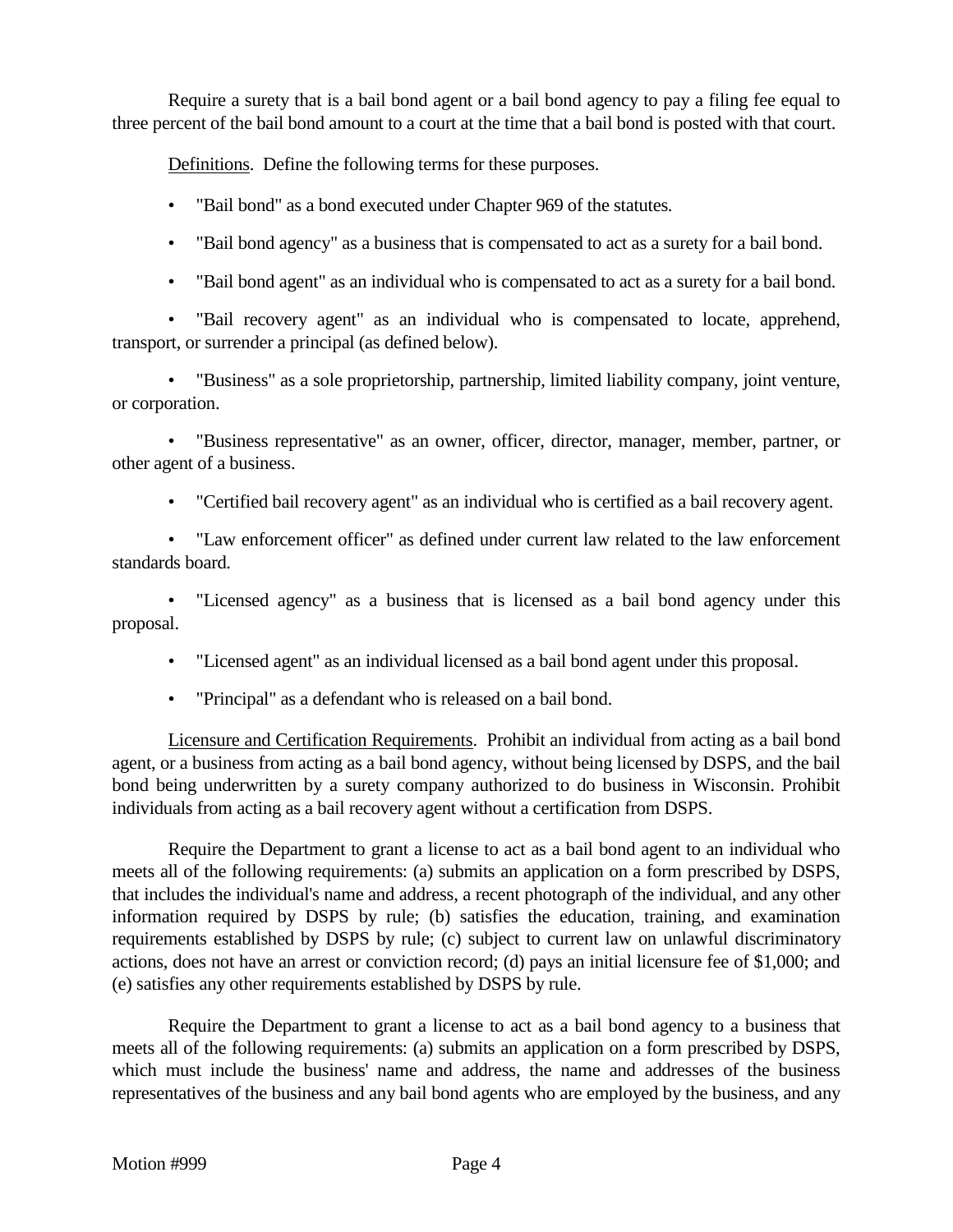other information required by DSPS by rule; (b) has at least one business representative that is a licensed bail bond agent; (c) pays the initial credential fee of \$1,000; and (d) satisfies any other requirement established by DSPS by rule.

Require the Department to grant a certification to act as a bail recovery agent to an individual who meets all of the following requirements: (a) submits an application on a form prescribed by DSPS, that includes the individual's name and address, a recent photograph of the individual, and any other information required by DSPS by rule; (b) is a licensed private detective under current law; (c) satisfies the education, training, and examination requirements established by DSPS by rule; (d) subject to current law on unlawful discriminatory actions, does not have an arrest or conviction record; and (e) satisfies any other requirements established by DSPS by rule.

Require a renewal application to be submitted on a form prescribed by DSPS and including any information required by DSPS by rule by the following dates: (a) by December 1 of each oddnumbered year for renewal of licenses for bail bond agents and bail bond agencies; and (b) renewal of certifications for bail recovery agents by September 1 of each even-numbered year. Set the license renewal fee for bail bond agents and bail bond agencies at \$1,000.

Create a sum certain, annual PR appropriation in DSPS for the administration of bail bond agent licenses, bail bond agency licenses, and bail bond recovery certifications. Credit all fees received under the provisions of this motion to this provision. Provide no expenditure authority for DSPS in this appropriation in the 2013-15 biennium.

Allow DSPS to conduct a criminal background check on applicants for a credential as a bail bond agent or a bail recovery agent.

Register. Require DSPS to compile and keep current a register of the names and addresses of all licensed agents, licensed agencies, and certified bail recovery agents. Require DSPS to make that register available for public inspection during regular state office hours, and allow DSPS to make the register available on the DSPS website.

Require DSPS to annually provide a complete copy of the register to clerk of circuit court in each county. Require DSPS to promptly notify the clerk of circuit court in each county concerning any disciplinary action taken against a licensed agent, licensed agency, or certified bail recovery agents.

Required Bond or Liability Requirement. Require each licensed agency to file with DSPS a bond or liability policy approved by the Department, in an amount determined by DSPS by rule that covers all licensed agents of the agency. Require each licensed agent who is not included under such a bond or liability policy to file with DSPS a bond or liability policy approved by the Department, in an amount determined by DSPS by rule.

Restrictions on Business Referrals. Prohibit a licensed agent, licensed agency, or certified bail recovery agent (and no agent or employee of a licensed agent, licensed agency, or certified bail recovery agent) from, in the course of its business, suggesting in any manner that a principal or a prospective principal contact or engage the services of any attorney or law firm. Prohibit any law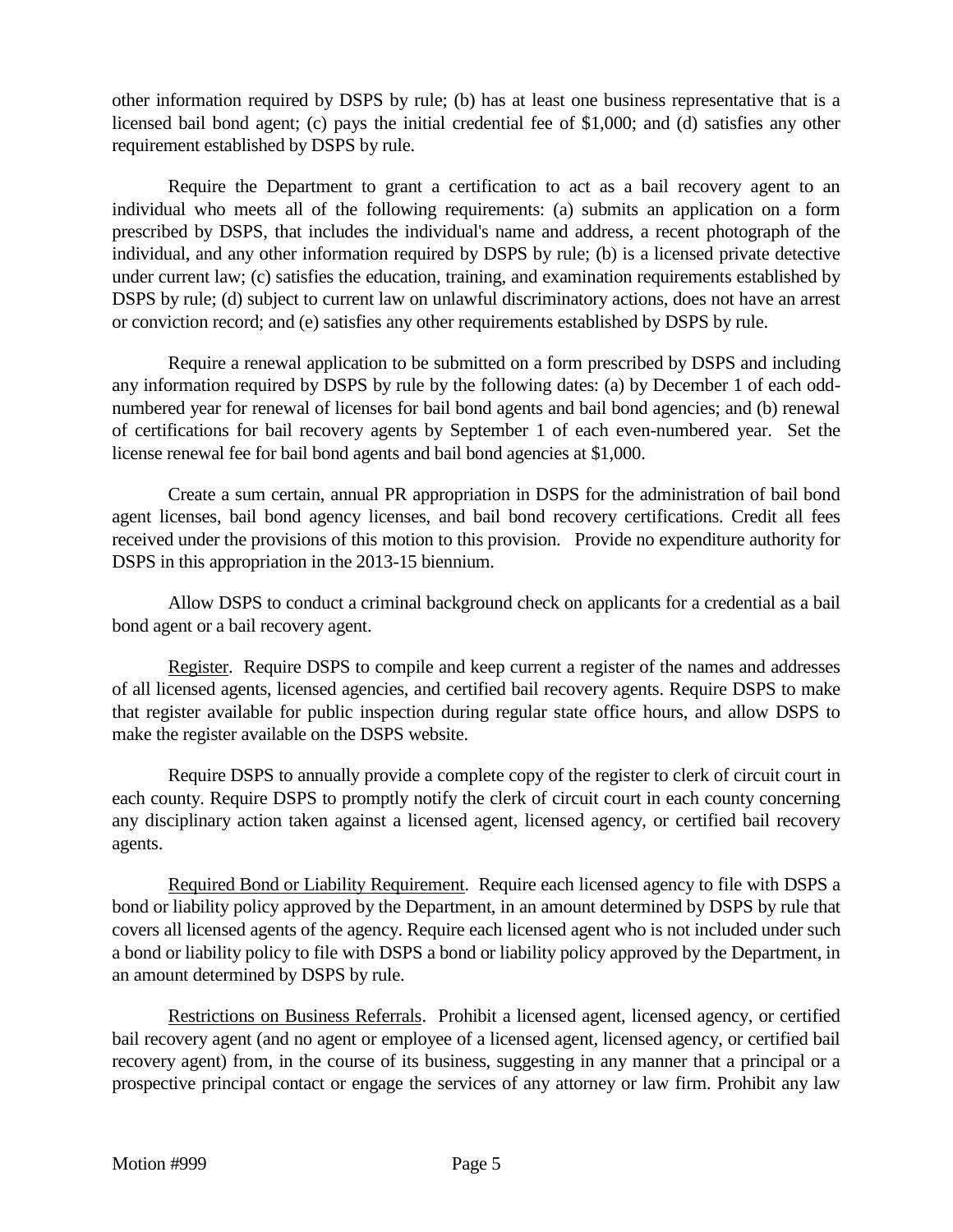enforcement officer or other employee of the state or of a city, town or county from suggesting in any manner that a defendant contact or engage the services of any bail bond agent or bail bond agency.

Advisory Committee. Require DSPS to establish and appoint members to an advisory committee to advise the Department on matters relating to the regulation of bail bond agents, bail bond agencies, and bail recovery agents. Specify that the seven members of the committee would consist of the following: (a) one private criminal defense attorney licensed to practice law in Wisconsin; (b) one current or former law enforcement officer; (c) one current or former judge for the circuit court in any county; (d) one member of the public who is a Wisconsin resident and is not a current or former law enforcement officer; (e) one member of the state Legislature, to be appointed by the Governor with the advice and consent of the Senate; and (f) two representatives of the bail bond industry in Wisconsin. Specify that the committee members be appointed to three-year terms, and that no member may serve more than two consecutive terms.

Disciplinary Proceedings and Actions. Authorize DSPS to conduct investigations and hearings to determine whether a violation of any of the following has occurred: (a) the new DSPS provisions described in this motion; (b) any administrative rules related to these provisions; or (c) any other law of this state, a law of another state, or a federal law substantially related to the activity or a bail bond agent, bail bond agency, or bail recovery agent. Allow DSPS to reprimand a licensed agent, licensed agency, or certified bail recovery agent, or deny, limit, suspend, or revoke a license or certification if the Department finds that an applicant for licensure or certification, a licensed agent, licensed agency, or certified bail recovery agent has done any of the following: (a) made a material misstatement in an application for a license or license renewal or a certification or certification renewal; (b) advertised in a false or misleading manner; (c) obtained or attempted to obtain compensation through fraud or deceit; (d) violated the new DSPS provisions described in this motion, any administrative rules related to these provisions; or any other law of this state, a law of another state, or a federal law substantially related to the activity or a bail bond agent, bail bond agency, or bail recovery agent; or (e) engaged in unprofessional conduct. In addition to, or instead of, a reprimand or other action, allow DSPS to establish by rule other penalties for violations, including a forfeiture not to exceed \$5,000 for each violation.

Rules. Require DSPS to promulgate rules necessary to administer these new provisions, including rules that do all of the following: (a) establish photographic identification requirements for licensed agents and certified bail recovery agents; (b) establish rules of conduct that prohibit the use or display of badges, shields, or any other similar images or items normally associated with law enforcement officers, require contact with appropriate local law enforcement officers or other officials before an attempt is made to apprehend a principal, and establish other requirements concerning the location, apprehension, transportation, and surrender of principals; (c) establish procedures for the temporary certification in this state of bail recovery agents from other states (with DSPS being able to enter into reciprocal agreements with other states concerning the activities of bail bond agencies, and bail recovery agents in the respective states; and (d) establish education, training, examination, and other requirements for the initial licensure of bail bond agents, and the initial certification of bail recovery agents, and establish such requirements for the renewal of those licenses and certifications. When promulgating these rules, require DSPS to consult federal law and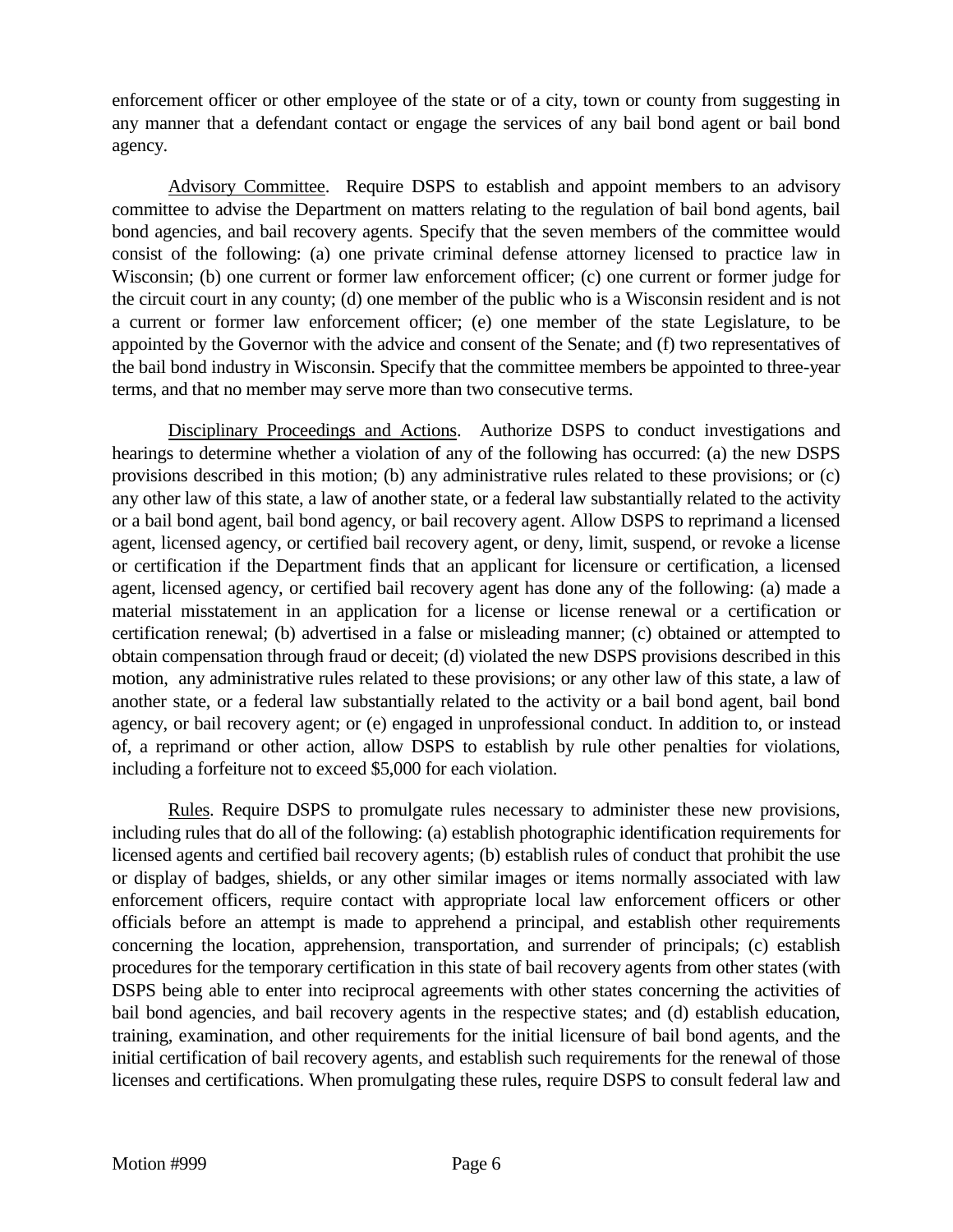the laws of other states concerning the licensure requirements that exist under those laws for bail bond agents, bail bond agencies, and bail recovery agents, and require DSPS to attempt to make the requirements it established by rule consistent with those laws.

Agents and Agencies are Not Insurance Intermediaries. Specify that a bail bond agent or a bail bond agency is not an "intermediary" for the purposes of regulation of insurance intermediaries by the Office of the Commissioner of Insurance.

Pretrial Release and County Reports. Require the Director of State Courts to create and make available to the clerks of court in Dane, Kenosha, Milwaukee, Racine, and Waukesha Counties forms for reporting the information described below, and prescribe a schedule for the clerks of court to return the completed forms. Require the Director of State Courts to require, at a minimum, annual reports from the clerks of those counties.

 Require the clerks of court in Dane, Kenosha, Milwaukee, Racine and Waukesha Counties (using the forms provided by, and according to the schedule prescribed by, the Director of State Courts) to provide the following information to the Director of State Courts: (a) the number of people charged in the county with a misdemeanor who were released without bail; (b) the number of people in the county charged with a misdemeanor who were released with the execution of an appearance bond, and the amount of the appearance bond required, and for each person so released who used a surety, whether the surety is a natural person, a surety under current law related to guaranteed traffic arrest bonds, or a licensed bail bond agent or bail bond agency; (c) the number of people charged with felonies who were released without bail; (d) the number of people in the county charged with a felony who were released with the execution of an appearance bond, the amount of the appearance bond required, and for each person so released who used a surety, whether the surety is a natural person, a surety under current law related to guaranteed traffic arrest bonds, or a licensed bail bond agent or bail bond agency; (e) the number of court orders entered for forfeiture of bail due to noncompliance with the conditions of the bond, and for each order, whether the person used a surety who is a natural person, a surety under current law related to guaranteed traffic arrest bonds, or a licensed bail bond agent or bail bond agency; (f) the amount of bail forfeited and subsequently collected, and a description of how the collected amounts were allocated by the clerk of courts and the county treasurer; (g) the amounts of bail collected and not collected; (h) the disposition of the case against every person subject to an order counted under (e), including a statement as to whether, when, and by whom the person was located after he or she failed to make a required court appearance; and (i) a statement of the time and costs expended by the county to locate a person subject to an order counted under (e).

Report by Director of State Courts. Require the Director of State Courts to, no later than four years and four months after the effective date of the bill, to submit to the chief clerk of each house of the Legislature, for distribution to the Legislature under current law procedures, a report summarizing the reports prepared by the clerks of courts in Dane, Kenosha, Milwaukee, Racine and Waukesha Counties.

Emergency Rules. Allow DSPS to promulgate emergency rules to implement these provisions for the period before any permanent rules go into effect, but not to exceed the period of time authorized for emergency rules under current law. Specify that DSPS is not required to provide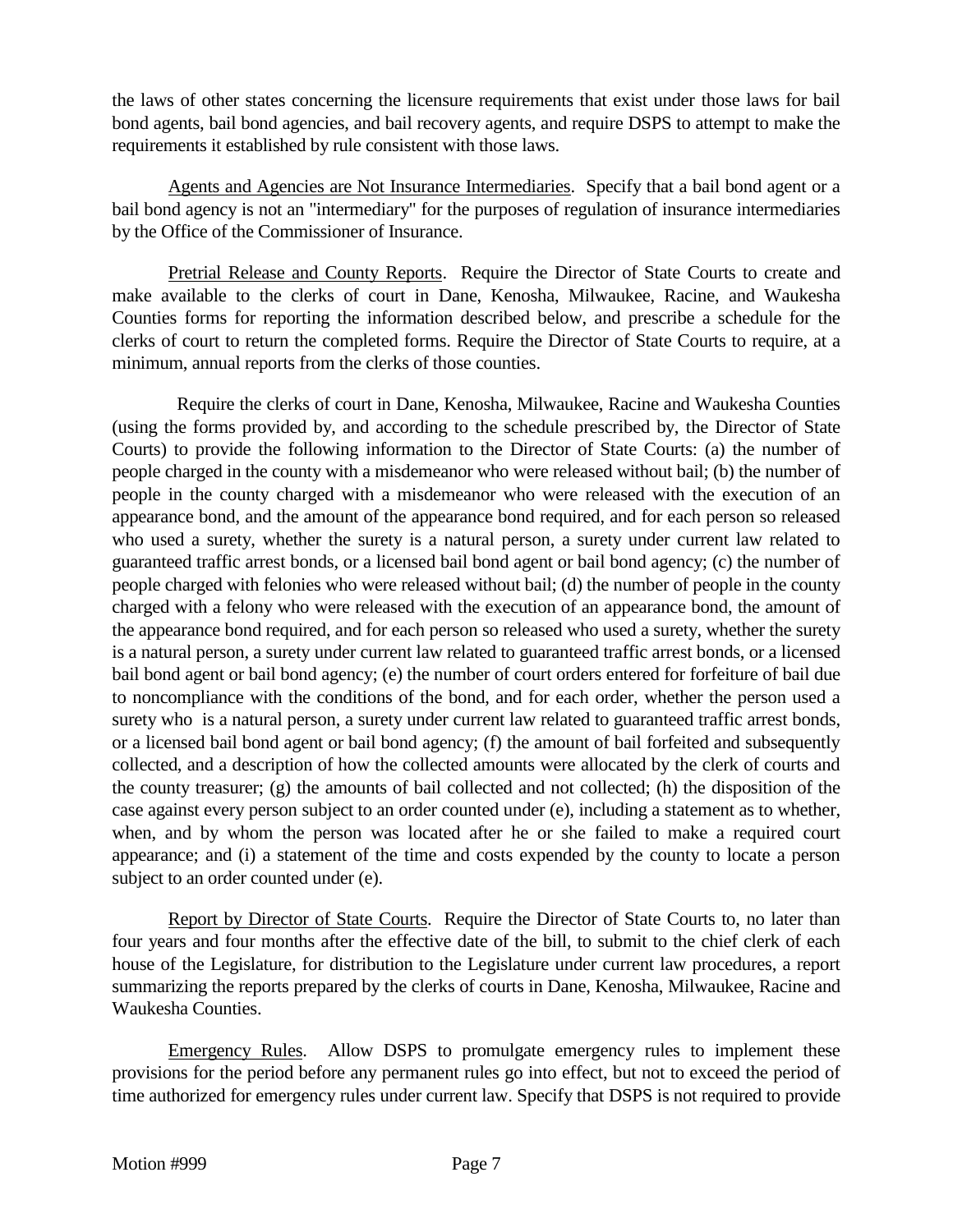evidence that promulgating such a rule is necessary for the preservation of public peace, health, safety, or welfare, and is not required to provide a finding of emergency for these rules.

Specify that these provisions would take effect on the first day of the seventh month beginning after publication of the bill.

15. *Speech Language Pathologist and Audiologist Credential Fees*. Establish in statute the biennial credential renewal fees for speech language pathologists and audiologists at \$75. Reduce estimates of program revenues to DSPS by \$186,300 in 2014-15 and GPR-earned estimates by \$20,700 in 2014-15.

16. *Veterans Affairs -- Grants to Federally-Recognized Veterans Service Organizations*. Permit, rather than require, the Department of Veterans Affairs to award grants to federallyrecognized veterans service organizations, based on the revised funding formula in the bill. Under the bill, DVA would be required to award grants to federally-recognized veterans service organizations by creating two categories of grantees: (a) those with paid salary and travel expenses of up to \$119,999 in the previous year, which would receive grants equaling 50% of the amounts paid; and (b) those with salary and expenses of \$120,000 or more in the previous year, which would receive a grant of \$70,000. Currently, the four organizations that qualify for grants are the American Legion, Disabled American Veterans, the Military Order of the Purple Heart, and the Veterans of Foreign Wars.

This item would provide DVA discretion in awarding grants, and the amount of each grant, to these qualifying organizations.

## **Natural Resources and Commerce**

17. *Eliminate Contractor Registration Program*. Eliminate the contractor registration program under s. 101.147 of the statutes. In addition, prohibit the Department of Safety and Professional Services (DSPS) from promulgating or enforcing any rule that requires a person who is engaged, or who offers to engage in a construction business, to hold a registration issued by DSPS, unless the rule relates to a registration specifically authorized by Chapters 101 and 145 of the statutes. This would result in a reduction of program revenues from the \$115 four-year contractor registration and application fees collected by DSPS of approximately \$200,000 in 2013-14 and \$285,000 in 2014-15. (The fees are deposited in a program revenue appropriation for administration of building code, plan review, and inspection activities related to construction such as commercial buildings, multi-family dwellings, one- and two-family dwellings, plumbing, private sewage systems, electrical and heating systems, boilers, elevators, electrical wiring, fire safety codes, and amusement rides.)

18. *Establishing Lake Michigan Shoreline in the City of Milwaukee.* Specify that the shoreline of Lake Michigan in the City of Milwaukee is fixed and established to extend from approximately Lafayette Place on the north to the present north harbor entrance on the south, as specified in the agreement between the City of Milwaukee and the Chicago and Northwestern Railway Company, and in conformance with the conveyance to the City of Milwaukee recorded with the Office of the Register of Deeds of Milwaukee County on April 23, 1913, in volume 662,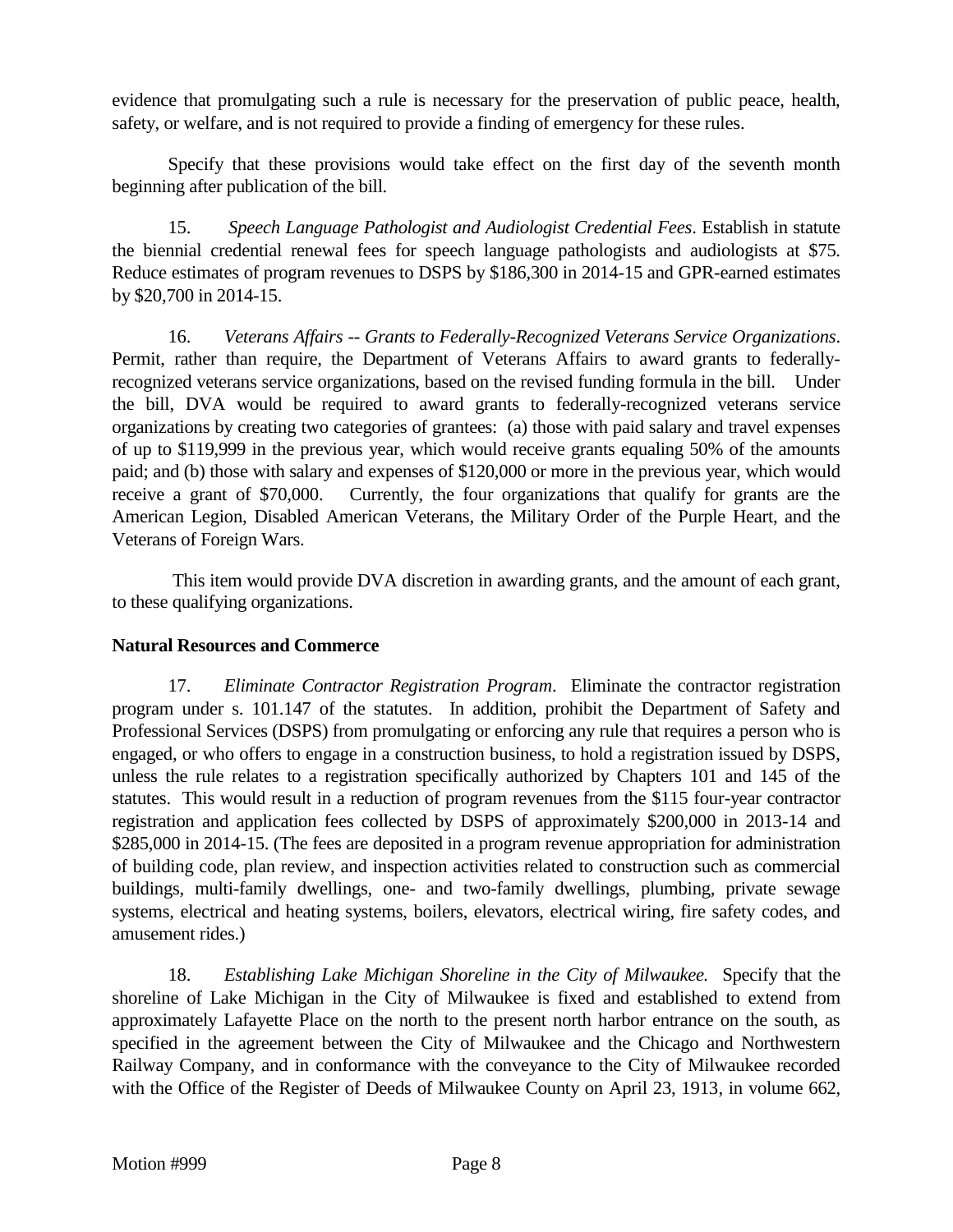pages 326 to 330, as document number 762955. Provide this shoreline constitutes the division between the lake bed of Lake Michigan and land that is not part of the lake bed of Lake Michigan.

Further, specify any of the restrictions, conditions, reverters or limitations imposed on the use of land or conveyance of land under the following legislative acts [generally relating to lakebed conveyances], or any other legislative act granting a portion of lake bed to the City of Milwaukee, do not apply to land located west of the shoreline described: (a) Chapter 358, Laws of 1909; (b) Chapter 389, Laws of 1915; (c) Chapter 284, Laws of 1923; (d) Chapter 150, laws of 1929; (e) Chapter 151, Laws of 1929; (f) Chapter 516, Laws of 1929; (g) Chapter 381, Laws of 1931; (h) Chapter 76, Laws of 1973; and (i) 1985 Act 327.

Provide that in the event the boundary for the shoreline as described above may contain any portion of the lake bed of Lake Michigan, the State of Wisconsin declares the cession of such lake bed by the City of Milwaukee to a private party under the 1913 agreement, in exchange for the conveyance to the City of Milwaukee of land and riparian rights, was essential to the fostering of the public purposes for which the lake bed was granted to the City of Milwaukee, as recited and affirmed by the Wisconsin Supreme Court in *City of Milwaukee v. State of Wisconsin*, 193 Wis. 423 (1927), including such public purposes as: park and boulevard, breakwaters, bulkheads, piers, wharves, warehouses, transfer sheds, railway tracks, airports and other harbor facilities, together with such other uses not inconsistent with the improvement of navigation and fisheries in Lake Michigan, and the navigable waters tributary thereto, as the City of Milwaukee may deem expedient. Provide the declaration of shoreline as described above is made in lieu of, but has the same effect as, a final judgment entered by a court under Chapter 841 of the statutes regarding a declaration of an interest in real property.

Further, specify the Department of Natural Resources is not required to prepare an analysis of this legislation under s. 13.097 of the statutes for legislative proposals conveying an area of a lake bed.

19. *Brownfields Site Assessment Grant Program.* Reverse prior Committee action [Motion 112] that transferred \$1,000,000 environmental fund SEG and the authority to administer the brownfield site assessment grant program from WEDC to DNR (the program and funding would remain at WEDC).

20. *Sporting Heritage Grant.* Modify prior Committee action [Motion 527] to provide funding for a \$500,000 grant in the 2013-15 biennium as follows: (a) provide \$200,000 GPR in 2013-14 and allocate \$300,000 in 2014-15 from federal Pittman-Robertson funds (including the required state match to the federal funds).

21. *Aircraft Company Job Creation and Retention Grants*. Provide \$2,000,000 economic development fund SEG in 2013-14 and 2014-15 in the Joint Committee on Finance's Supplemental SEG appropriation for an aircraft maintenance and repair company grant program to be administered by the Wisconsin Economic Development Corporation (WEDC). Require that the program be used to provide grants to companies included in the 2007 North American Industry Classification System (NAICS) as aerospace product and parts manufacturing or support activities for air transportation companies that create or retain jobs in the state. Require WEDC to submit, to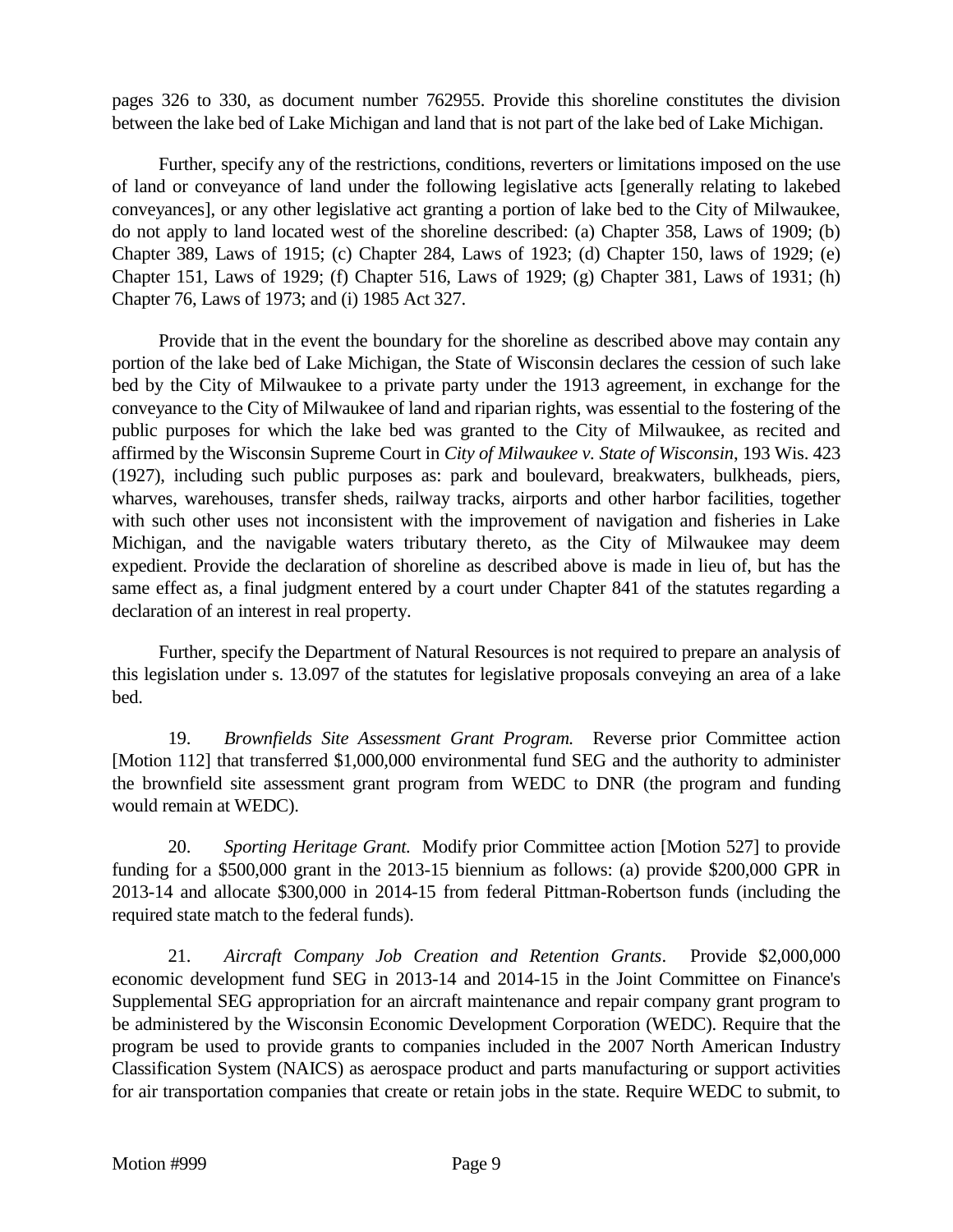Joint Finance, a plan and policies for awarding grants that ensure grant recipients are retaining and/or creating jobs. Require the Committee to approve the plan and policies, before releasing the funds to WEDC. Require grant contracts to include requirements that grant recipients provide the Corporation with documentation and other financial statements of grant expenditures, and with quarterly reports with information related to job creation and retention as determined by the Corporation. Require that contracts include penalties for noncompliance. Require WEDC to report to the Committee by January 1, 2015, on the amount of grants awarded and jobs created or retained as a result of the grant program.

22. *WEDC Procurement.* Modify a prior action of the Committee [Motion 154, item "g."] to delete the requirement that the Wisconsin Economic Development Corporation (WEDC) be subject to state agency procurement requirements. Instead, require the WEDC Board to adopt procurement policies and procedures that specify all of the following: (a) when the Corporation is required to publicly solicit proposals from multiple vendors of goods or services; (b) how WEDC is to evaluate proposals from multiple vendors; (c) how the Corporation is to assess any potential conflicts of interest a vendor may have if the vendor sells goods or services to WEDC.

# **Tax Policy, Children and Families, and Workforce Development**

23. *Boys and Girls Clubs.* Provide \$125,000 in federal temporary assistance for needy families (TANF) funding in 2013-14 on a one-time basis for the Green Bay Boys and Girls Clubs for the BE GREAT: Graduate program. Require the program to spend the TANF monies on TANF-eligible activities, and require the program to provide \$125,000 in matching funds in order to receive the TANF funding.

24. *Payday Lenders and Licensed Lenders.* Specify that, with respect to an installment loan made by a payday lender or a licensed lender, provided the installment loan is not secured by a motor vehicle, default (under laws governing creditors' remedies under the Wisconsin Consumer Act) would mean to have outstanding an amount of one full payment or more which has remained unpaid for more than ten days after its scheduled or deferred due date. Specify that the outstanding amount would not include any delinquency or deferral charges and would be computed by applying each payment first to the installment most delinquent and then to subsequent installments in the order they come due.

25. *Federal Audit Reports Enforcement Activities.* Specify that the provisions that provide exceptions from reliance on past audits in current audit determinations be modified to specify that the exceptions apply to audit determinations, that the exception for not providing information applies specifically to information regarding the tax issue in the prior audit determination, and the exception for settling the issue through a written agreement apply specifically to a tax issue settled in the prior audit determination.

26. *Unemployment Insurance.* Provide \$89,100 GPR in 2013-14 to pay for the Department of Workforce Development's information technology upgrades and administrative costs associated with changes to unemployment insurance law under the bill.

27. *Video Service Disconnections.* Repeal the current law provision that prohibits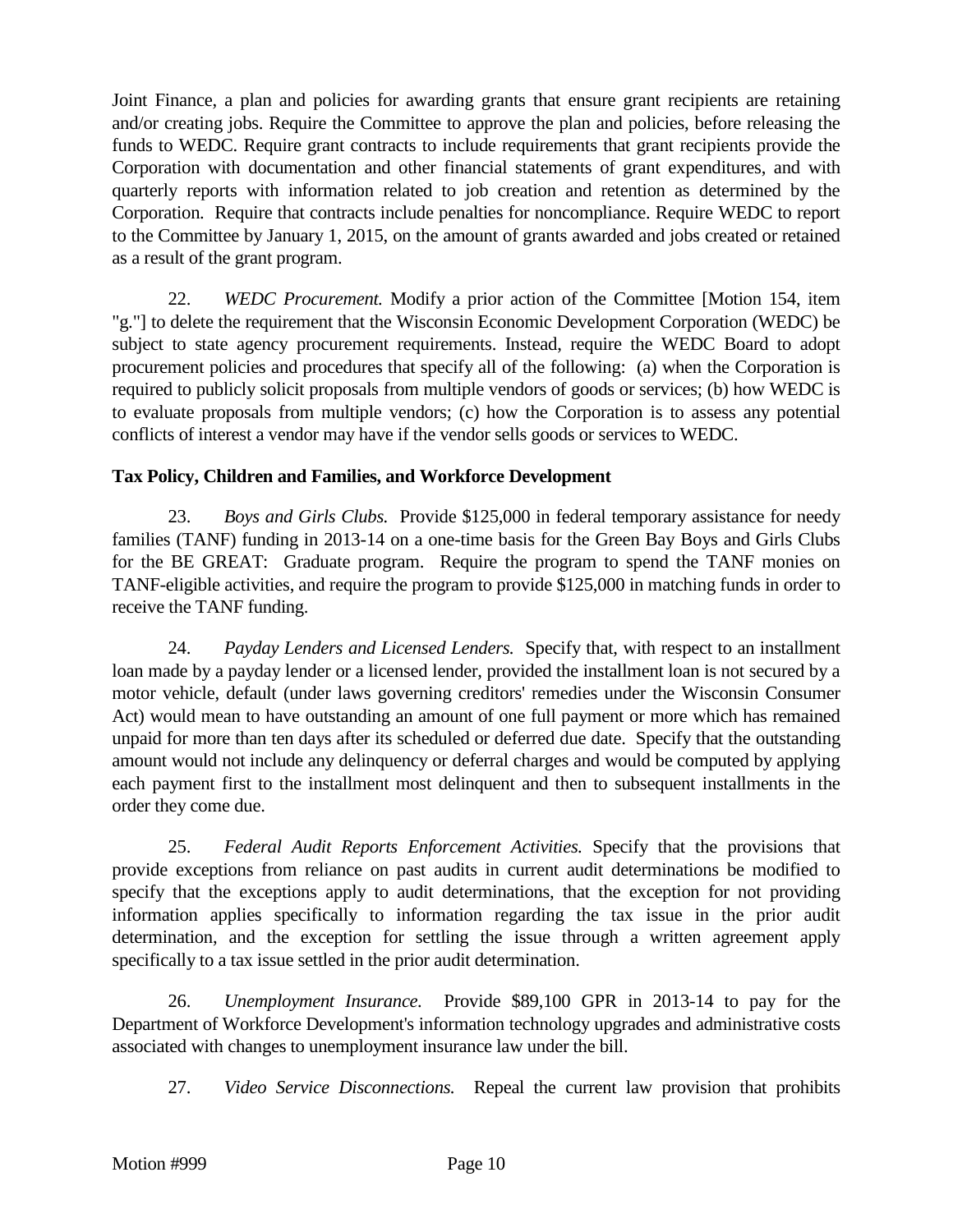multichannel video providers from disconnecting a subscriber's video programming service, or a portion of that service, for failure to pay a bill until the unpaid bill is at least 45 days past due.

28. *Oil Pipeline Terminal Tax Distribution Hold Harmless.* Modify the oil pipeline terminal tax distribution to guarantee a minimum payment to municipalities where terminal property is located if the municipality received a payment in 2011. Set the minimum payment equal to the amount received by the municipality in 2011, except as follows. Set the minimum payment for an eligible municipality equal to 50% of the total ad valorem taxes paid to the state by the pipeline company with terminal property in the municipality if the total ad valorem tax paid to the state by that pipeline company is less than 200% of the 2011 state payment to the municipality attributable to that pipeline company. Extend these provisions to terminal tax distributions beginning in 2013.

29. *Individual Income Tax Deduction for Private School Tuition.* Create an individual income tax deduction for tuition paid by a claimant to a private school, as defined under current law, beginning in tax year 2014. Limit the deduction to tuition expenses of up to \$4,000 per year per pupil enrolled in kindergarten through grade eight and \$10,000 per year per pupil enrolled in grades nine through twelve. Define claimant as an individual who claims a pupil as a dependent for federal income tax purposes on his or her tax return; define pupil as an individual who is enrolled in kindergarten or grades one to twelve and who is a dependent of the claimant for federal income tax purposes; and define tuition as any amount paid by a claimant, in the year to which the claim relates, for a pupil's tuition to attend a private school, as defined under current law, that meets all the criteria for a private school, as enumerated under current law. Decrease estimated individual income tax collections by \$30,000,000 (GPR-Tax) in 2014-15.

30. *Utility Relocation Costs.* Modify Motion #115, Utility Relocation Costs to Accommodate Urban Rail Transit Systems, to amend the current law definition of "urban rail transit systems" by specifying that the system provides transportation by rail in a municipality and that the system begins service on or after the general effective date of the bill. Specify that the provisions identifying certain municipal regulations as unreasonable do not apply to a current law provision that prohibits utility lines or systems from obstructing or incommoding the public use of any highway, bridge, stream, or body of water.

## **Transportation and Property Tax Relief**

31. *Mass Transit Operating Assistance.* Reduce funding by \$1,064,900 SEG in 2013-14 and \$3,194,300 GPR in 2014-15 to provide a 4% increase in mass transit aids beginning in calendar year 2015, rather than in calendar year 2014. Delete the Governor's recommendation to convert the mass transit operating assistance program funding from the transportation fund to the general fund and instead transfer \$107,543,200 in general fund revenues, on a one-time basis, to the transportation fund in the 2013-15 biennium to provide the funding needed to pay the \$107,543,200 in 2014-15 transit aid from the transportation fund. Delete \$107,543,200 GPR and provide \$107,543,200 SEG in 2014-15 to reflect the restoration of mass transit funding to the transportation fund.

32. *General Transportation Aids -- Municipalities.* Provide \$4,778,100 SEG in 2014- 15, establish the municipal calendar year distribution amount at \$321,260,500 for 2015 and